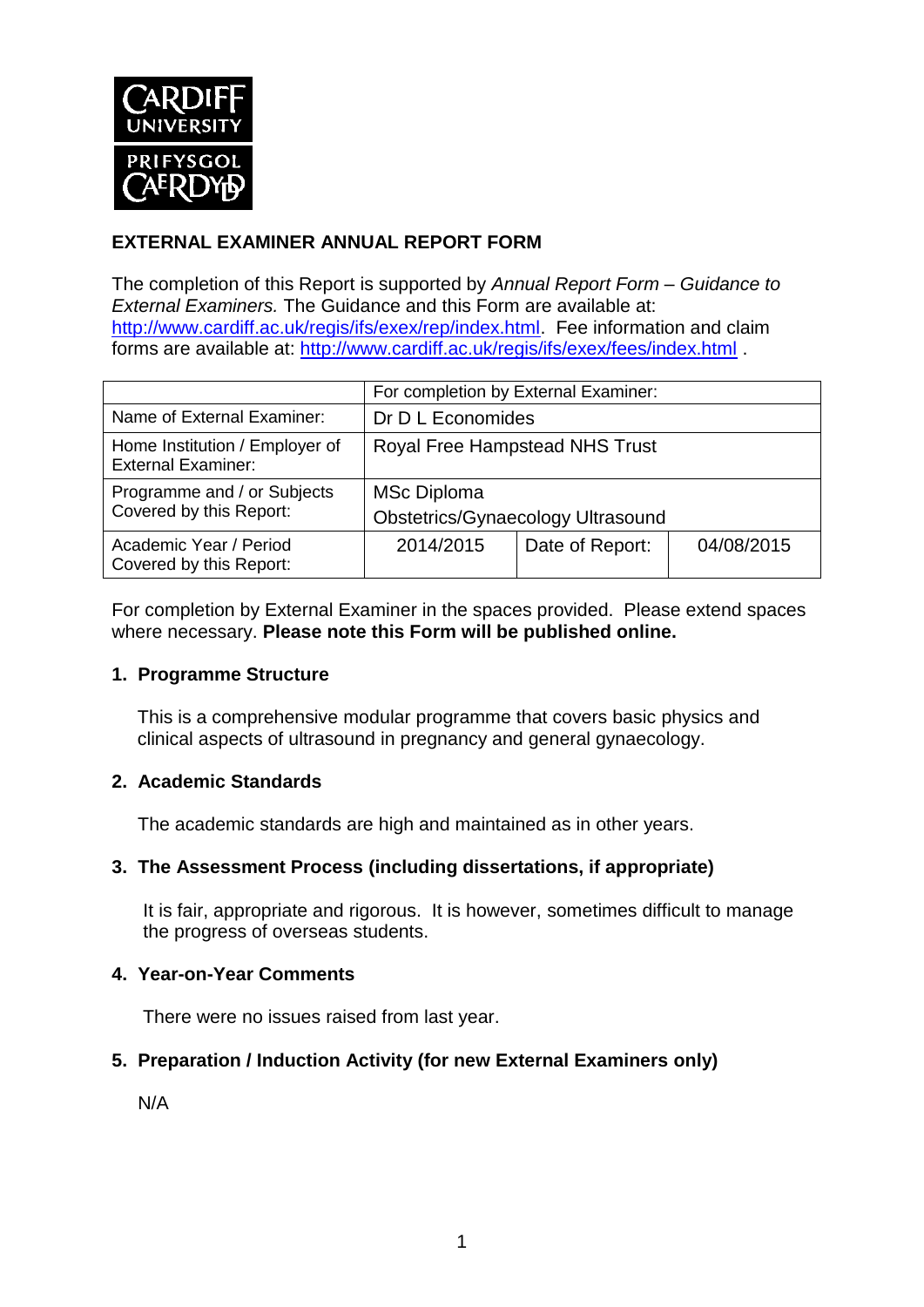# **6. Noteworthy Practice and Enhancement**

 The students are given the opportunity to progress from Certificate to Diploma to Masters, according to their ability in this modular PG Course. There are onlya few courses like this available in the UK.

## **7. Appointment Overview (for retiring External Examiners only)**

N/A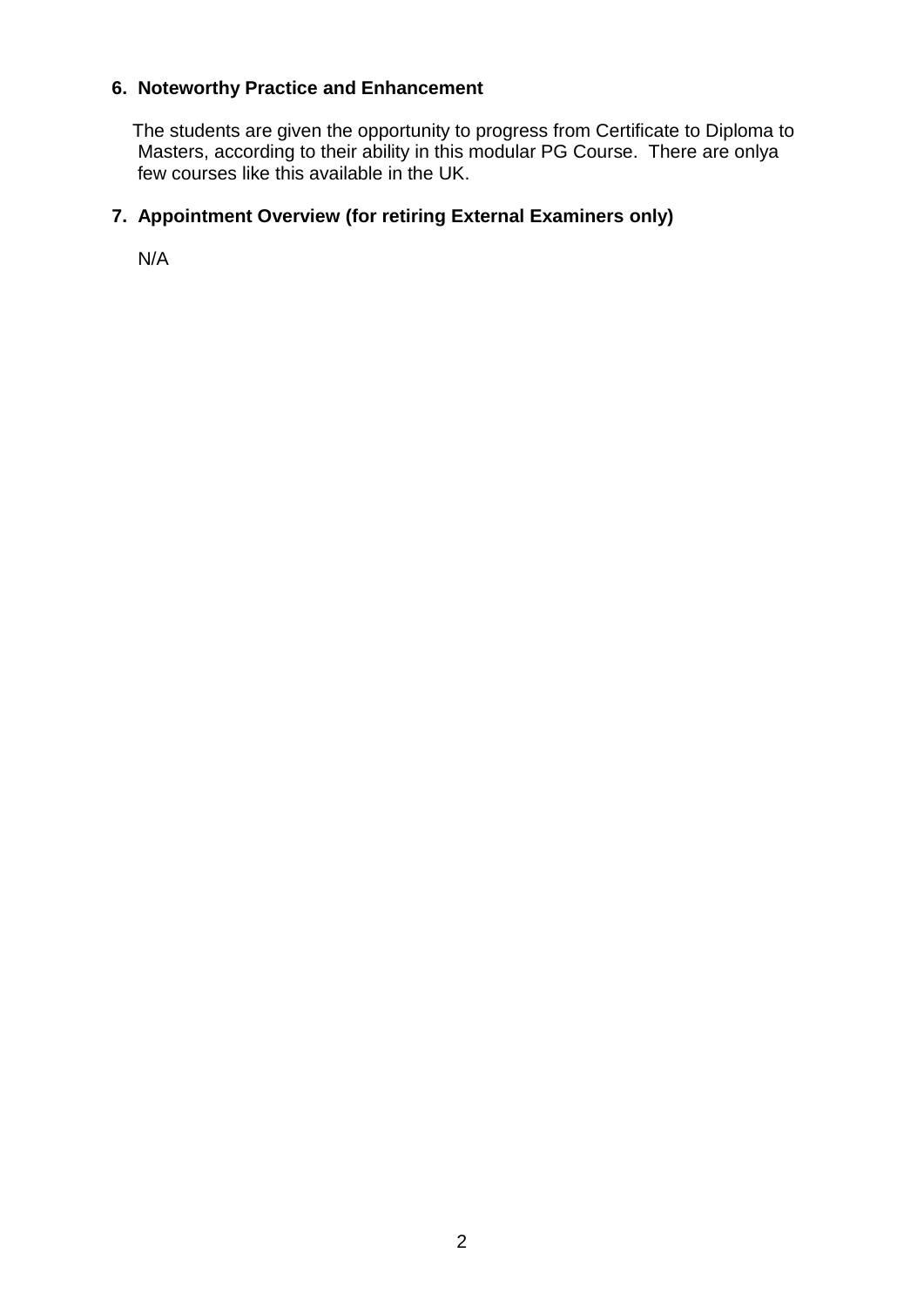# **8. Annual Report Checklist**

Please include appropriate comments within Sections 1-7 above for any answer of 'No'.

|                                              |                                                                                                                                                             | <b>Yes</b><br>(Y) | <b>No</b><br>(N) | N/A<br>(N/A) |
|----------------------------------------------|-------------------------------------------------------------------------------------------------------------------------------------------------------------|-------------------|------------------|--------------|
| <b>Programme/Course Information</b>          |                                                                                                                                                             |                   |                  |              |
| 8.1                                          | Did you receive sufficient information about the Programme and<br>its contents, learning outcomes and assessments?                                          | $\bullet$         |                  |              |
| 8.2                                          | Were you asked to comment on any changes to the assessment<br>of the Programme?                                                                             | $\bullet$         |                  |              |
| <b>Draft Examination Question Papers</b>     |                                                                                                                                                             |                   |                  |              |
| 8.3                                          | Were you asked to approve all examination papers contributing<br>to the final award?                                                                        |                   |                  |              |
| 8.4                                          | Were the nature, spread and level of the questions appropriate?                                                                                             | $\bullet$         |                  |              |
| 8.5                                          | Were suitable arrangements made to consider your comments?                                                                                                  | $\bullet$         |                  |              |
|                                              | <b>Marking Examination Scripts</b>                                                                                                                          |                   |                  |              |
| 8.6                                          | Did you receive a sufficient number of scripts to be able to assess<br>whether the internal marking and classifications were appropriate<br>and consistent? |                   |                  |              |
| 8.7                                          | Was the general standard and consistency of marking<br>appropriate?                                                                                         |                   |                  |              |
| 8.8                                          | Were the scripts marked in such a way as to enable you to see<br>the reasons for the award of given marks?                                                  |                   |                  |              |
| 8.9                                          | Were you satisfied with the standard and consistency of marking<br>applied by the internal examiners?                                                       |                   |                  |              |
| 8.10                                         | In your judgement, did you have the opportunity to examine a<br>sufficient cross-section of candidates' work contributing to the<br>final assessment?       |                   |                  |              |
| <b>Coursework and Practical Assessments</b>  |                                                                                                                                                             |                   |                  |              |
| 8.11                                         | Was the choice of subjects for coursework and / or practical<br>assessments appropriate?                                                                    |                   |                  |              |
| 8.12                                         | Were you afforded access to an appropriate sample of<br>coursework and / or practical assessments?                                                          |                   |                  |              |
| 8.13                                         | Was the method and general standard of assessment<br>appropriate?                                                                                           |                   |                  |              |
| 8.14                                         | Is sufficient feedback provided to students on their assessed<br>work?                                                                                      | $\bullet$         |                  |              |
| <b>Clinical Examinations (if applicable)</b> |                                                                                                                                                             |                   |                  |              |
| 8.15                                         | Were satisfactory arrangements made for the conduct of clinical<br>assessments?                                                                             |                   |                  |              |
| <b>Sampling of Work</b>                      |                                                                                                                                                             |                   |                  |              |
| 8.16                                         | Were you afforded sufficient time to consider samples of<br>assessed work?                                                                                  | $\bullet$         |                  |              |
| <b>Examining Board Meeting</b>               |                                                                                                                                                             |                   |                  |              |